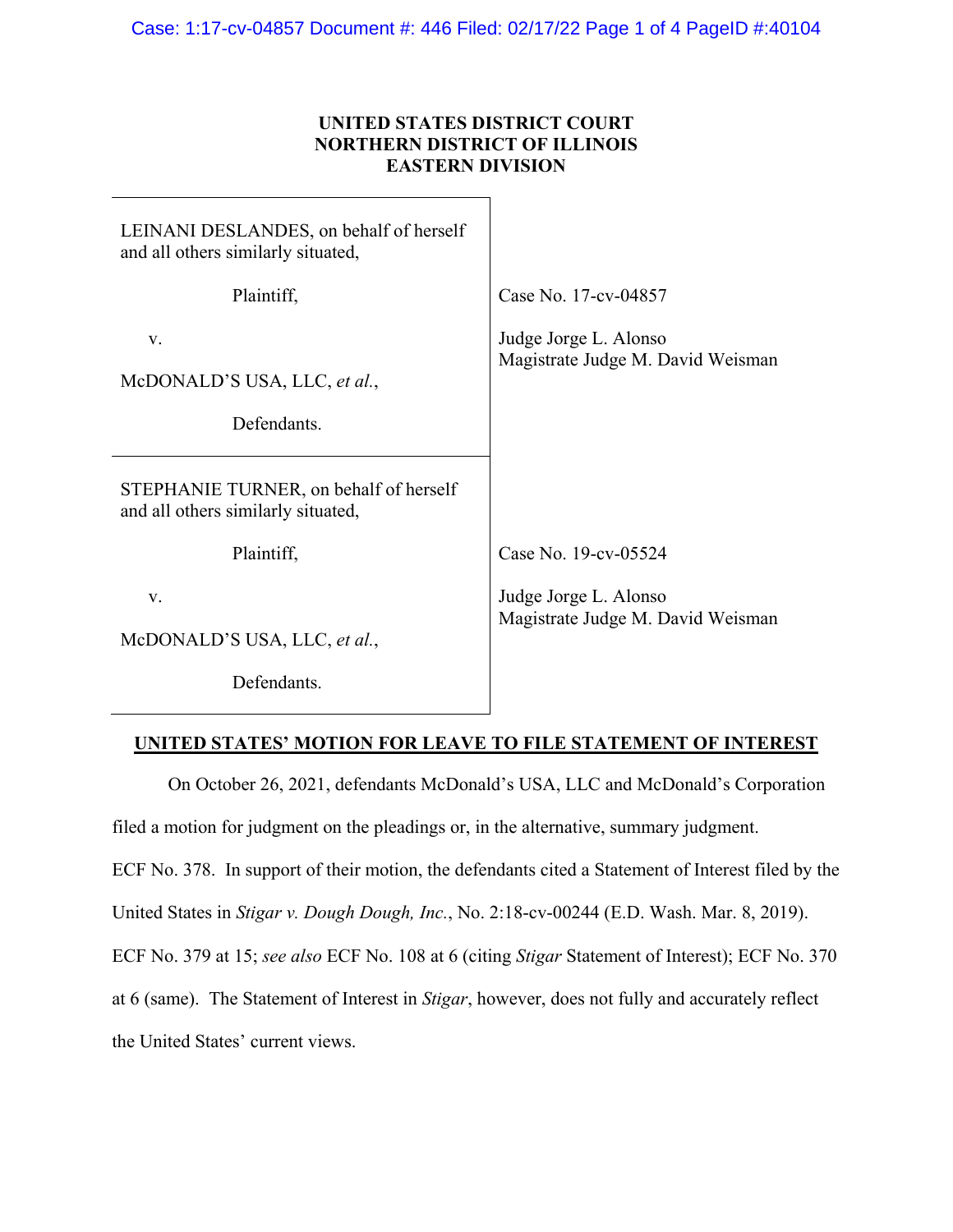## Case: 1:17-cv-04857 Document #: 446 Filed: 02/17/22 Page 2 of 4 PageID #:40105

To aid the Court's disposition of the motion, the United States respectfully requests leave to file a Statement of Interest in this matter by or before March 21, 2022, setting forth the government's position on the antitrust issues in this case, including the implications of the Supreme Court's decision in *NCAA v. Alston*, 141 S. Ct. 2141 (2021).

28 U.S.C. § 517 authorizes the Attorney General of the United States to send any officer of the Department of Justice to "attend to the interests of the United States in a suit pending in a court of the United States, or in a court of a State, or to attend to any other interest of the United States." The United States believes that its participation in this case would be helpful to the Court in adjudicating the pending motion. If the Court is so inclined, it may permit the parties to submit supplemental briefs in response to the United States' Statement of Interest. *Cf. Mountain Crest SRL, LLC v. Anheuser-Busch InBev SA/NV*, 937 F.3d 1067, 1079 n.62 (7th Cir. 2019) (noting that the court had allowed the parties to submit supplemental briefs in response to government amicus brief filed after oral argument).

The United States has notified counsel for both the plaintiffs and the defendants of its intent to file this motion. The plaintiffs indicated that they do not oppose the requested relief. The defendants indicated that they intend to oppose the request or, in the alternative, seek a chance to supplement their briefing in response to the proposed Statement of Interest.

The United States appreciates the Court's consideration of its interest in this matter.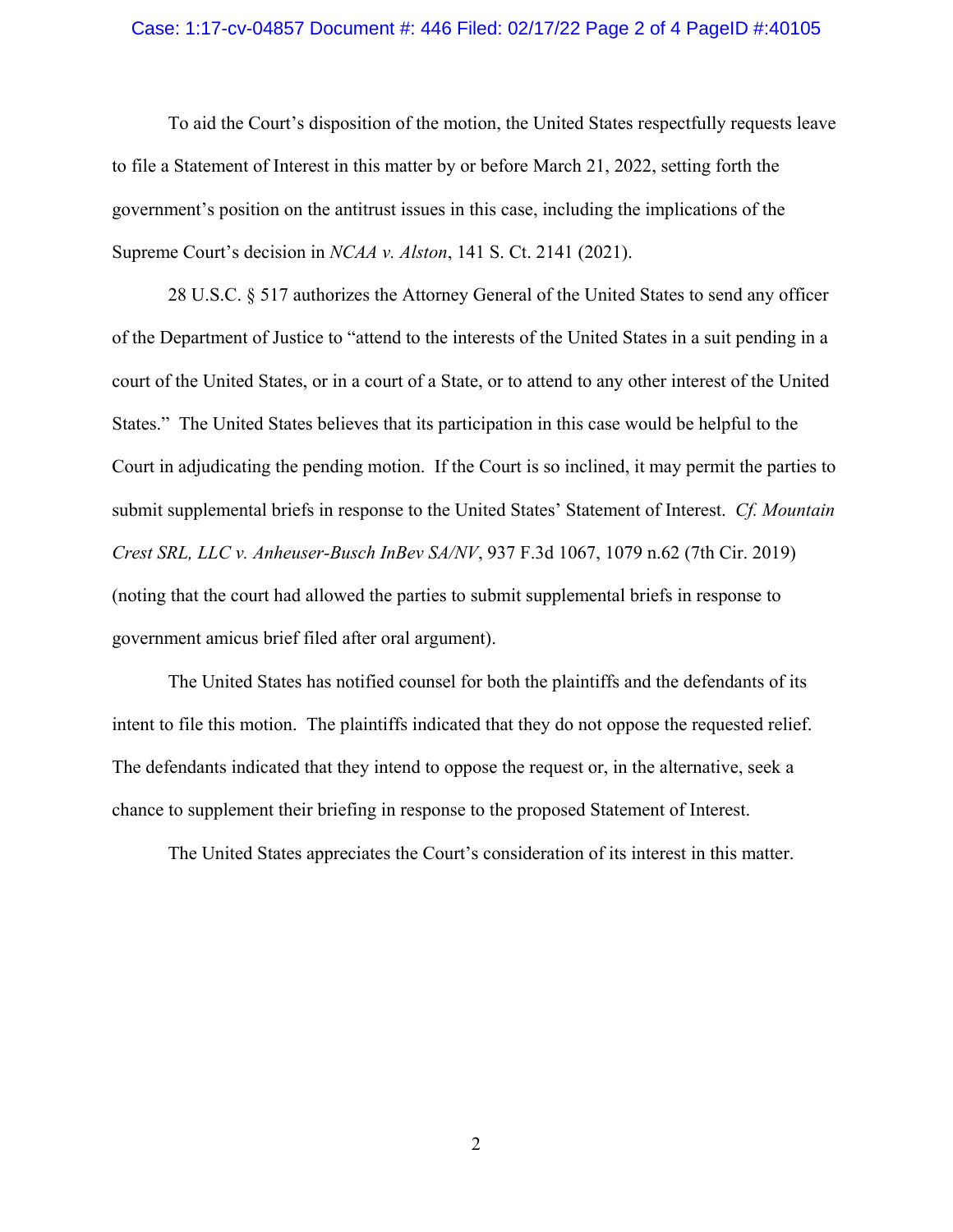February 17, 2022 Respectfully submitted,

*/s/ Peter M. Bozzo* 

 JONATHAN S. KANTER *Assistant Attorney General* 

**DOHA MEKKI** *Principal Deputy Assistant Attorney General* 

 DANIEL E. HAAR NICKOLAI G. LEVIN PETER M. BOZZO  *Attorneys* 

**UNITED STATES DEPARTMENT OF JUSTICE** ANTITRUST DIVISION

 950 Pennsylvania Avenue, NW Room 3224 Washington, DC 20530-0001 Telephone: (202) 368-4122 Email: peter.bozzo@usdoj.gov